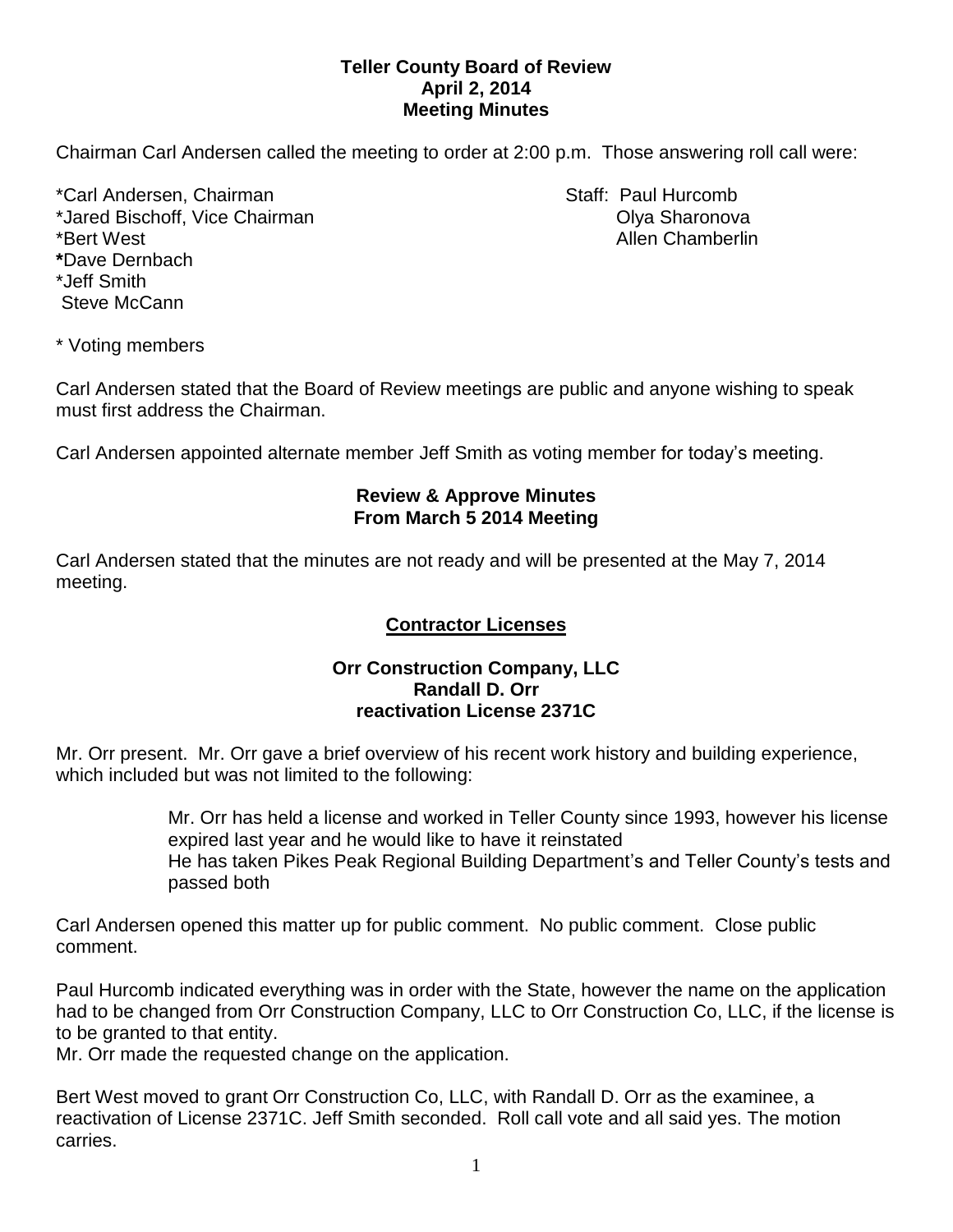# **Board Discussion**

A. **Discuss Amended Teller County Building Code: Article III – Delete Sec. R301.5 Minimum Uniformly Distributed Live Loads.**

B. **Discuss Amended Teller County Building Code: Article VIII – Amend #6 Manufactured Home Installation Code.**

**C. Consider and recommend to the Teller County Board of County Commissioners to amend the following Articles, Sections and paragraphs of the Teller County Building Code:**

- **Article II Add to and amend Sec. 105.g Mechanical Contractor.**
- **Article III – Sec. R313, add Sec. R313.2 Design & Installation.**
- **Article III – Add Sec. R315, amend Sec. R315.1**
- **Article III – Sec. R502, add exception to Sec. R502.2.2.3**
- **Article III – Sec. R905, add and amend Sec. R905.7.3.1**
- **Article III – Sec. R301.5, delete entire section**
- **Article VIII – Amend #6 Manufactured Home Installation Code.**

Allen Chamberlin presented the staff report presented. The Board opened items A, B, and C for concurrent discussion, which included but was not limited to the following:

Staff presented two more proposed amendments to Teller County Building code:

- 1. To change deck live load from 60 to 40 so that section R502.2.2 of 2009 IRC can be used in full
- 2. To adopt new Resolution 38 for the Manufactured Home Installation Code, put in effect by the state of Colorado

Staff presented the final version for Contractor Mechanical Licenses Class A, B, and C No changes at this time are being suggested to Alternative Energy contractors, however there is a concern because the state requires that all high voltage AC wiring must be done by a state licensed electrician

Staff went over the details for sec. R 313 and clarified to the Board that it is a Fire and road and Bridge departments requirement

Staff went over the details for sec. R 315.1 and verified with the Board that the new amended code section would require CO alarms within 15' of each sleeping room and at least one alarm on each floor level

Staff brought up sec. R502.2.2.3 and the input the Board made at the March  $5<sup>th</sup>$  2014 meeting. New discussion by the Board included that members would prefer to take that section out in its entirety, instead of a 30" deck exception; the discussion included but was not limited to the following:

Correctly attached ledger will not pull away from the house

The connection would add at least \$1,000 to each job or more

Pikes Peak Regional Building Department removed that section in its entirety from their amended codes

The discussion by the Board was to not adopt sec. R502.2.2.3 of the 2009 IRC Staff went over the details for sec. R 905.7.3.1 Ice Barrier and clarified to the Board that the section would have been included in the previously adopted 2009 Teller County Code and was not included only due to an error

Carl Andersen opened this matter up for public comment.

Joel with Five Elephants Deck Construction Company commented on the cost of the lateral connection for existing structures, however mentioned that in the new construction it would be a good idea to implement